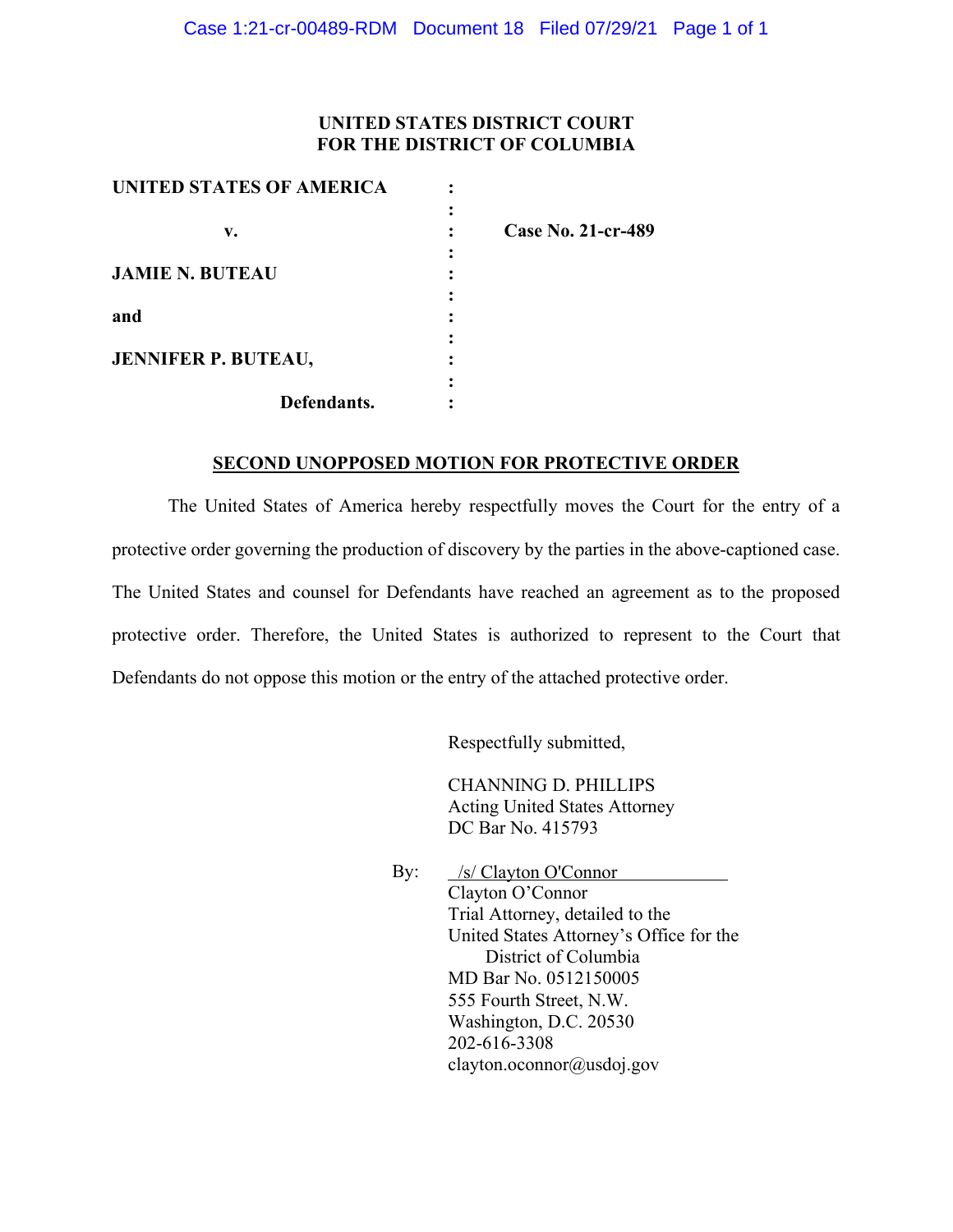## **UNITED STATES DISTRICT COURT FOR THE DISTRICT OF COLUMBIA**

| UNITED STATES OF AMERICA   |                           |
|----------------------------|---------------------------|
|                            |                           |
| v.                         | <b>Case No. 21-cr-489</b> |
|                            |                           |
| <b>JAMIE N. BUTEAU</b>     |                           |
| and                        |                           |
| <b>JENNIFER P. BUTEAU,</b> |                           |
|                            |                           |
| Defendants.                |                           |

### **PROTECTIVE ORDER GOVERNING DISCOVERY**

To expedite the flow of discovery material between the parties and adequately protect the United States' legitimate interests, it is, pursuant to the Court's authority under Fed. R. Crim. P. 16(d)(1) and with the consent of the parties, ORDERED:

1. **Materials Subject to this Order.** This Order governs materials provided by the

United States at any stage of discovery during this case and which the United States has

identified as either "Sensitive" or "Highly Sensitive." Examples of materials that the United

States may designate as "Sensitive" or "Highly Sensitive" pursuant to this Order include but are

not limited to:

- a. Personal identity information as identified in Rule 49.1 of the Federal Rules of Criminal Procedure, as well as telephone numbers, email addresses, driver's license numbers, and similar unique identifying information;
- b. Information regarding the government's confidential sources;
- c. Information that may jeopardize witness security;
- d. Contact information for, photographs of, and private conversations with individuals that do not appear to be related to the criminal conduct in this case;
- e. Medical or mental health records;
- f. Sources and methods law-enforcement officials have used, and will continue to use, to investigate other criminal conduct related to the publicly filed charges;
- g. Surveillance camera footage from the U.S. Capitol Police's extensive system of cameras on U.S. Capitol grounds;<sup>1</sup>

<sup>&</sup>lt;sup>1</sup> To be clear, this does not include footage from body worn cameras from other police departments that responded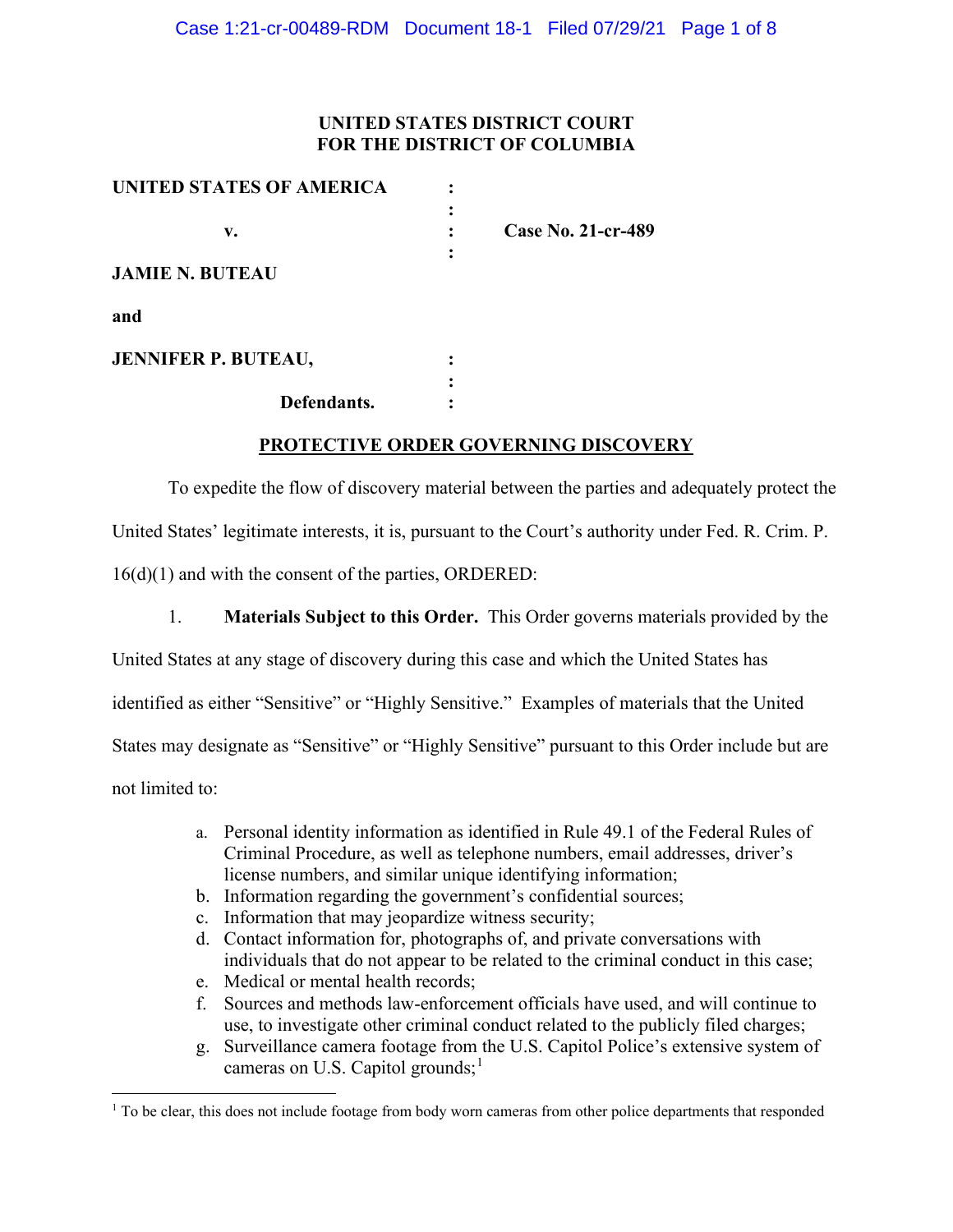- h. Repair estimates from the Architect of the Capitol;
- i. Materials designated as "security information" pursuant 2 U.S.C. §1979; and
- j. Tax returns or tax information.

This Order will not be used to designate materials as Sensitive or Highly Sensitive unless such designation is necessary for one of the reasons stated in this paragraph or for a similar reason not anticipated by this Order. The government agrees to make every effort to provide discovery in a manner that will allow for most discovery to be produced without such designations.

2. **Defendant.** Any reference to "Defendant" herein refers individually to each

defendant identified in the caption above.

3. **Legal Defense Team.** The "legal defense team" includes defense counsel

(defined as counsel of record in this case, including any post-conviction or appellate counsel)

and any attorneys, investigators, paralegals, support staff, and expert witnesses who are advising

or assisting defense counsel in connection with this case.

# 4. **Rules for the Handling of Sensitive and Highly Sensitive Materials.**

- a. **Limitations on Use.** Defendant and the legal defense team may use Sensitive and Highly Sensitive discovery materials solely in connection with the defense of this case and any other case connected to the events at the United States Capitol on January 6, 2021, including any post-conviction or appellate litigation, and for no other purpose, and in connection with no other proceeding, without further order of this Court.
- b. **Limitations on Dissemination.** No Sensitive or Highly Sensitive materials, or the information contained therein, may be disclosed to any persons other than Defendant, the legal defense team, or the person to whom the Sensitive or Highly Sensitive information solely and directly pertains or his/her counsel, without agreement of the United States or prior authorization from the Court.
- c. **Limitations on Reproduction.** Defendant, the legal defense team, and authorized persons shall not copy or reproduce the Sensitive or Highly Sensitive materials except in order to provide copies of the materials for use in

on January 6, 2021, the vast amount of which the United States will *not* designate as Sensitive or Highly Sensitive. (Body worn camera footage will be marked Sensitive or Highly Sensitive only if it contains material described in paragraph one above or for a similar reason not anticipated by this Order.)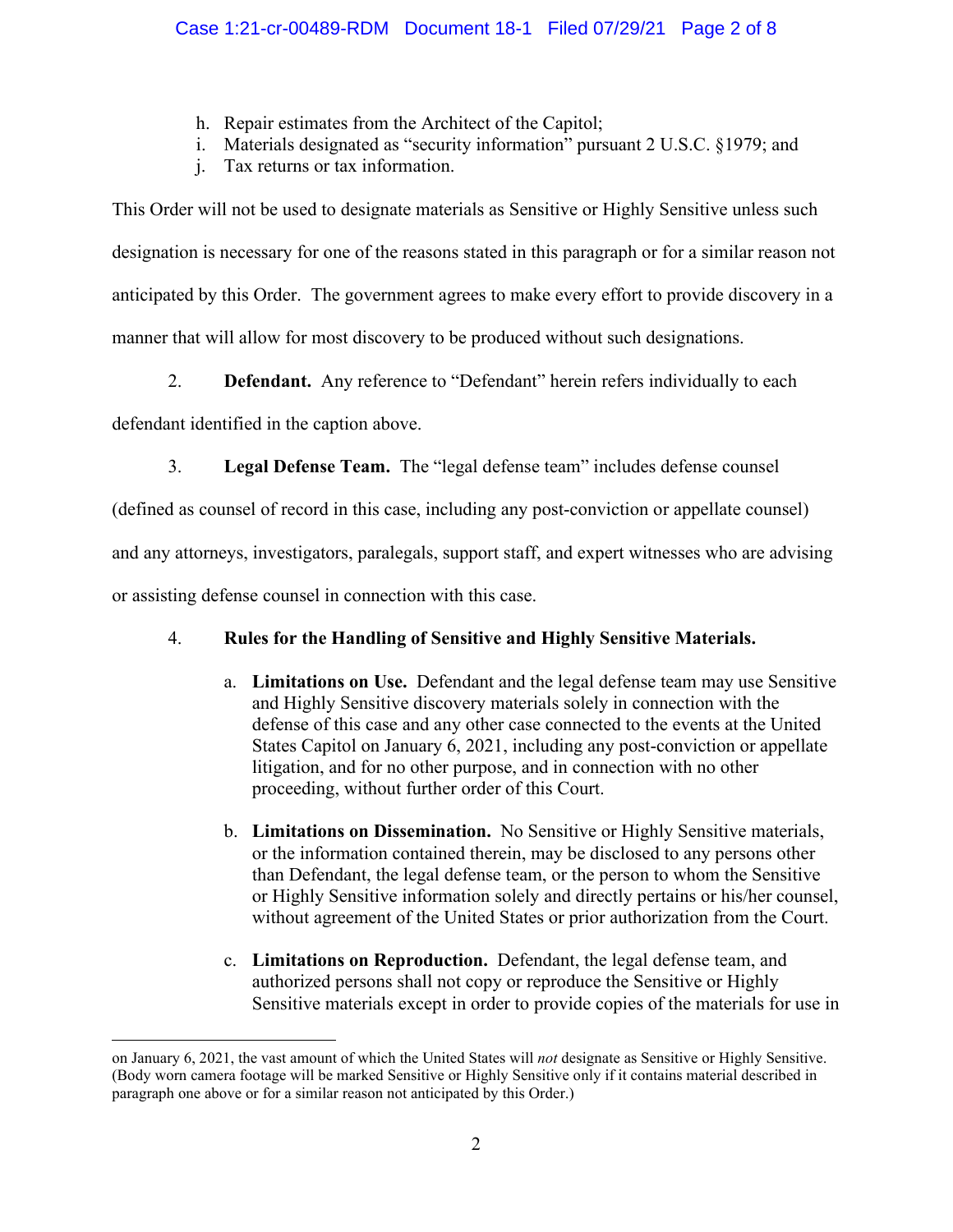connection with this case by Defendant, the legal defense team, the person to whom the Sensitive or Highly Sensitive information solely and directly pertains or his/her counsel, and other persons to whom the Court may authorize disclosure (collectively, "authorized persons").

If defense counsel provides Defendant access to Sensitive or Highly Sensitive materials, defense counsel must advise Defendant that Defendant may not record any personal identity information as identified in Rule 49.1 of the Federal Rules of Criminal Procedure or any telephone numbers, email addresses, driver's license numbers, and similar unique identifying information. By signing the attached affirmation, Defendant agrees not to do so.

Copies and reproductions, and any notes or records made in relation to the contents of the Sensitive and Highly Sensitive materials, are to be treated in the same manner as the original materials.

- d. **Court Filings.** Absent prior agreement by the parties or permission from the Court, no party shall disclose materials designated as Sensitive or Highly Sensitive in any public filing with the Court. Such materials shall be submitted under seal in accordance with Local Criminal Rule 49(f)(6). The Clerk of Court shall accept for filing under seal any filings made in compliance with that Rule and so marked by the parties pursuant to this Order.
- e. **Court Hearings.** The restrictions in this Order shall not limit either party in the use of the materials in judicial proceedings in this case. The procedures for use of designated Sensitive and Highly Sensitive materials during any hearing or the trial of this matter shall be determined by the parties and the Court in advance of the hearing or trial. No party shall disclose materials designated Sensitive or Highly Sensitive in open court without agreement by the parties that such materials may be disclosed in open court or prior consideration by the Court.

### 5. **Additional Rules for Handling of Sensitive Materials.** The following

additional terms apply to Sensitive materials:

a. **Storage.** Sensitive materials must be maintained in the custody and control of Defendant, the legal defense team, and authorized persons. This restriction shall not apply to the person to whom the Sensitive information solely and directly pertains or his/her attorney.

# 6. **Additional Rules for Handling of Highly Sensitive Materials.** The following

additional rules apply to Highly Sensitive materials: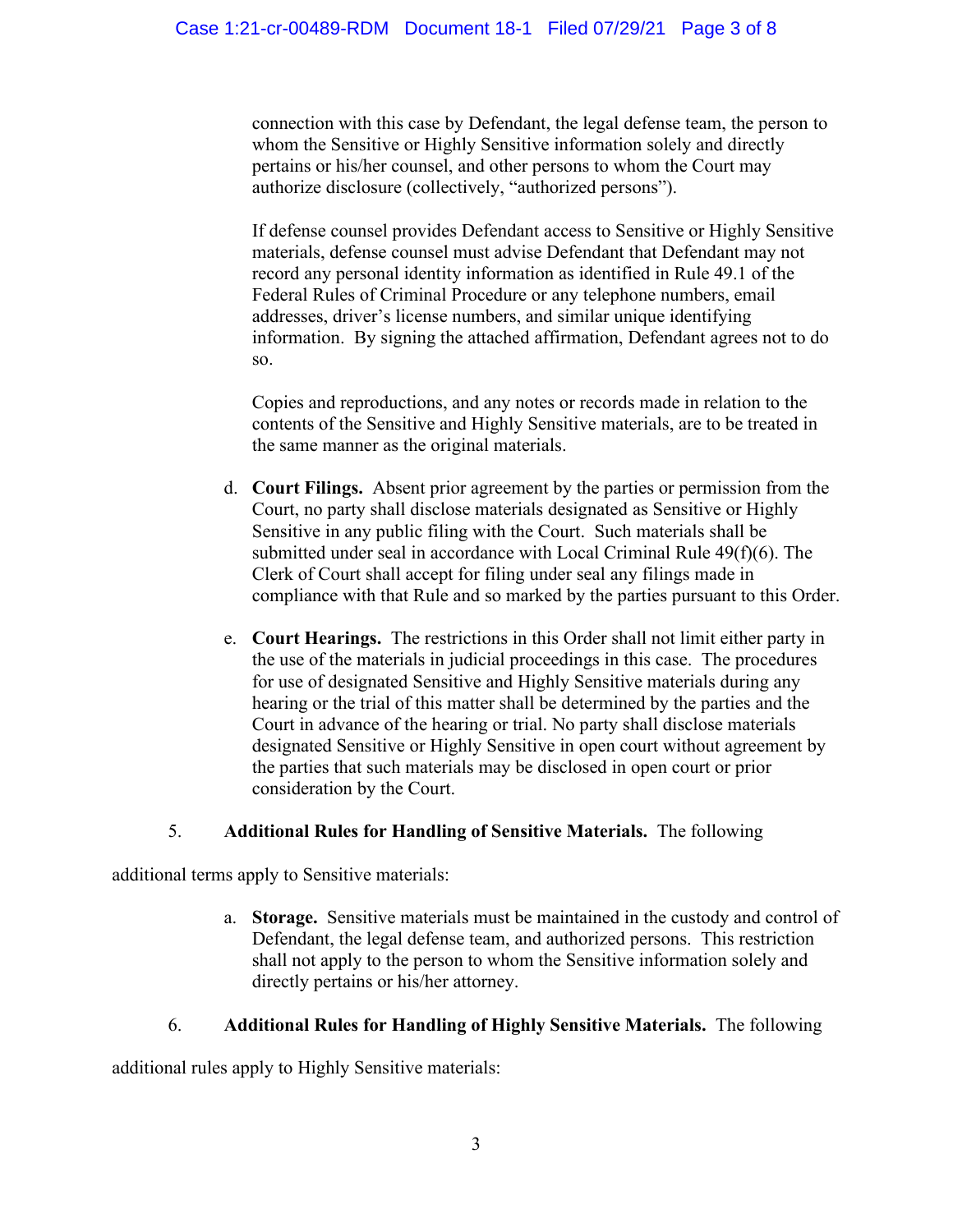- a. **Additional Limitations on Dissemination.** Defense counsel may not provide a copy of Highly Sensitive materials to Defendant or permit Defendant to view such materials unsupervised by defense counsel or an attorney, investigator, paralegal, or support staff person employed by defense counsel. The parties agree that defense counsel or an attorney, investigator, paralegal, or support staff person employed by defense counsel, may supervise Defendant by allowing access to Highly Sensitive materials through a cloudbased delivery system that permits Defendant to view the materials but does not permit Defendant the ability to download; provided that, prior to doing so, defense counsel first provides notice to the United States and allow the United States to file an objection with the Court if no agreement is reached.
- b. **Additional Limitations on Reproduction.** Counsel agrees that prior to showing materials to Defendant designated as Highly Sensitive, counsel or an attorney, investigator, paralegal, or support staff person employed by defense counsel will read Defendant the relevant parts of this Order, and remind Defendant of the consequences of violating the Order. If Defendant takes notes regarding Highly Sensitive materials, counsel or an attorney, investigator, paralegal, or support staff person employed by defense counsel must take reasonable steps to determine whether Defendant has copied any personal identity information as identified in Rule 49.1 of the Federal Rules of Criminal Procedure or any telephone numbers, email addresses, driver's license numbers, and similar unique identifying information.
- c. **Storage.** Highly Sensitive materials must be maintained in the custody and control of the legal defense team and authorized persons. This restriction shall not apply to the person to whom the Highly Sensitive information solely and directly pertains or his/her attorney.

7. **Viewing by Incarcerated Defendants.** If Defendant is in the custody of the

United States Marshals Service, defense counsel is authorized to provide a copy of discovery materials to the appropriate point of contact so that the defendant can view the discovery materials, subject to the terms of this Order.

8. **Disputes.** The parties shall make a good faith effort to resolve any dispute about a sensitivity designation before requesting the Court's intervention. The United States may agree to remove or reduce a sensitivity designation without further order of this Court. Whenever the redaction of specified information will resolve the basis for which a sensitivity designation was applied, the United States will agree to redaction, and such redaction will render the materials no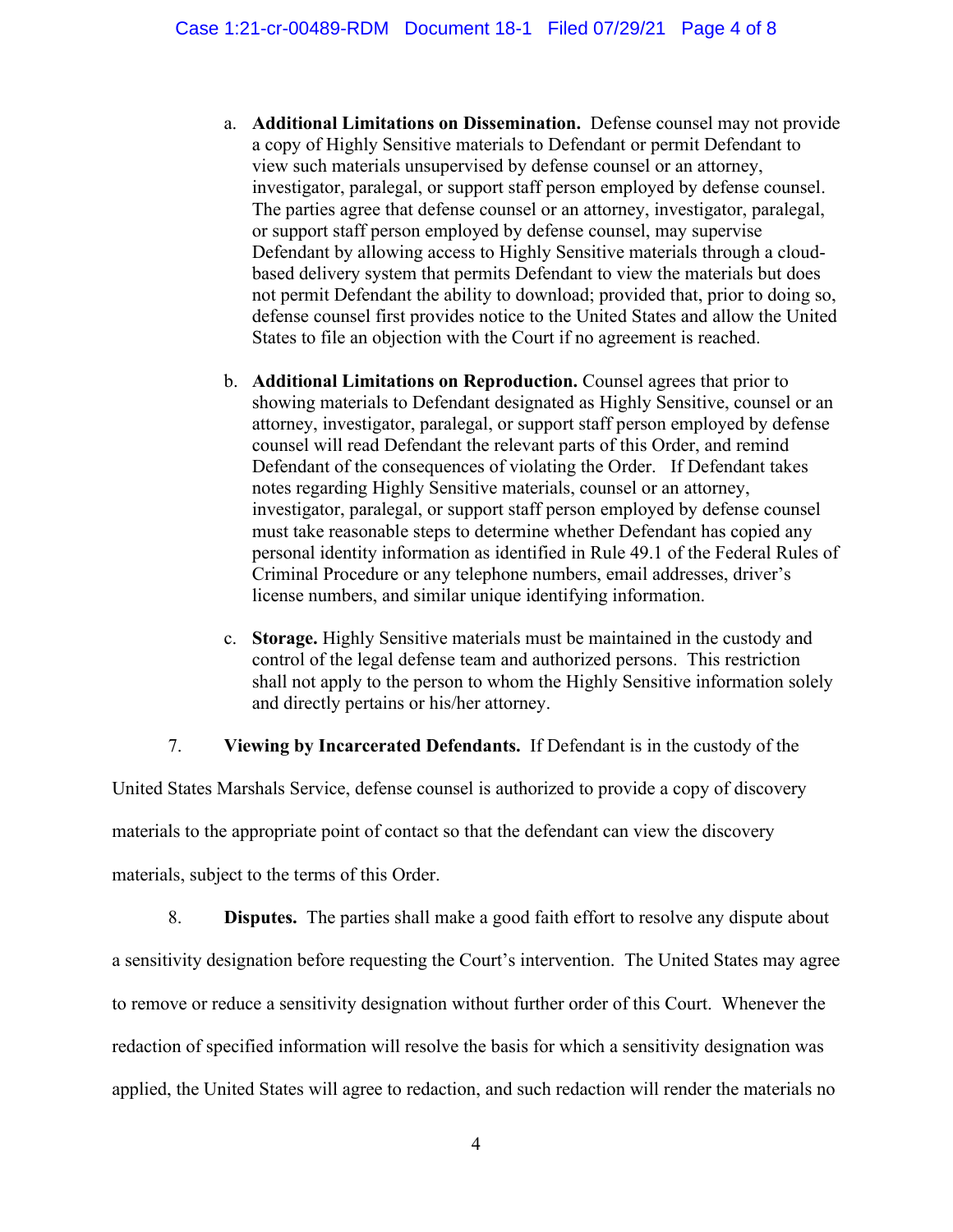#### Case 1:21-cr-00489-RDM Document 18-1 Filed 07/29/21 Page 5 of 8

longer subject to this Order. Any agreement to reduce or remove a sensitivity designation or to redact specific information shall be memorialized in writing.

9. **Modification Permitted.** Nothing in this Order shall prevent any party from seeking modification of this Order nor prevent the defense from contesting a sensitivity designation. The parties agree that the burden of demonstrating the need for a protective order remains with the government at all times.

10. **Failure not Waiver.** The failure by the United States to designate any materials as Sensitive or Highly Sensitive upon disclosure shall not constitute a waiver of the United States' ability to later designate the materials as Sensitive or Highly Sensitive but the government must separately identify and memorialize the changed status of those materials in writing.

11. **Automatic Exclusions from this Order.** This Order does not apply to materials that:

- a. Are, or later become, part of the public court record, including materials that have been received in evidence in this or other public trials or hearings;
- b. Were derived directly from Defendant or that pertain solely to Defendant. Examples of such materials include Defendant's own financial records, telephone records, digital device downloads, social media records, electronic communications, arrest records, and statements to law enforcement; <sup>2</sup> and
- c. Materials that the defense obtains by means other than discovery.

#### 12. **Government's Discovery Obligations.** Nothing in this Order modifies the

United States' obligations at any stage of discovery in this case pursuant to Federal Rules of

Criminal Procedure 16 and 26.2, Local Criminal Rule 5.1, 18 U.S.C. § 3500 (the Jencks Act),

 $2$  Discoverable materials that were derived directly from Defendant or that pertain solely to Defendant are exempt from this Order regardless of whether the United States has designated any such materials as "Sensitive" or "Highly Sensitive" because the same materials are being provided or made available to co-defendants or other persons charged in connection with the events at the United States Capitol on January 6, 2021.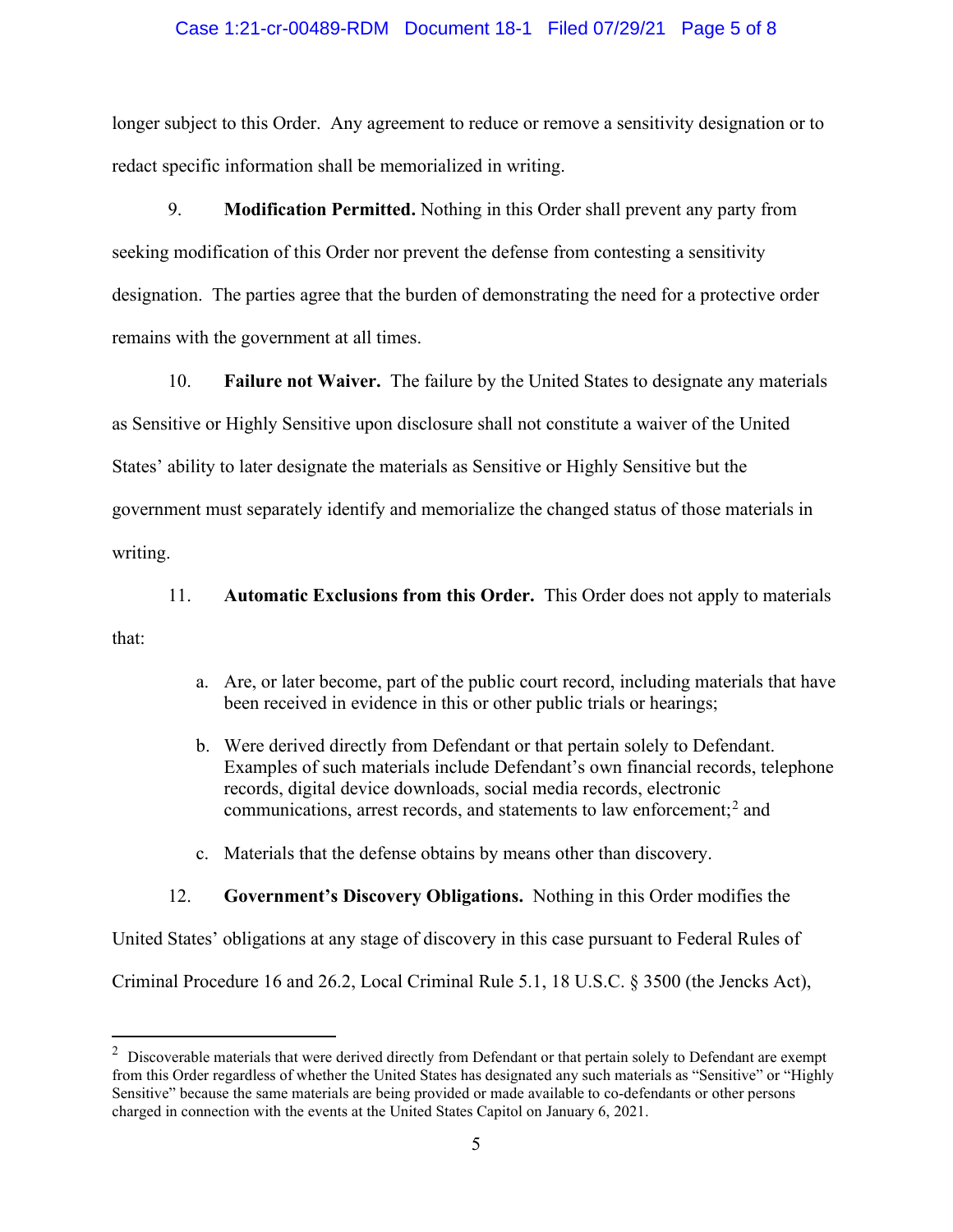#### Case 1:21-cr-00489-RDM Document 18-1 Filed 07/29/21 Page 6 of 8

and the government's general obligation to produce exculpatory and impeachment information in criminal cases.

13. **Defense Counsel's Obligations.** Defense counsel must provide a copy of this Order to, and review the terms of this Order with, members of the legal defense team, Defendant, and any other person, before providing them access to Sensitive or Highly Sensitive materials. Defense counsel must obtain a fully executed copy of Attachment A before providing Defendant access to Sensitive or Highly Sensitive materials, and must file a copy with the Court within one week of execution.

14. **No Ruling on Discoverability or Admissibility**. This Order does not constitute a ruling on the question of whether any particular material is properly discoverable or admissible and does not constitute any ruling on any potential objection to the discoverability or admissibility of any material.

15. **Duration.** The terms of this Order shall remain in effect after the conclusion of this case and the parties shall be bound by it unless otherwise ordered by the Court.

**SO ORDERED** this \_\_\_\_\_ day of \_\_\_\_\_\_\_\_\_\_, 2021.

HONORABLE RADOLPH D. MOSS United States District Judge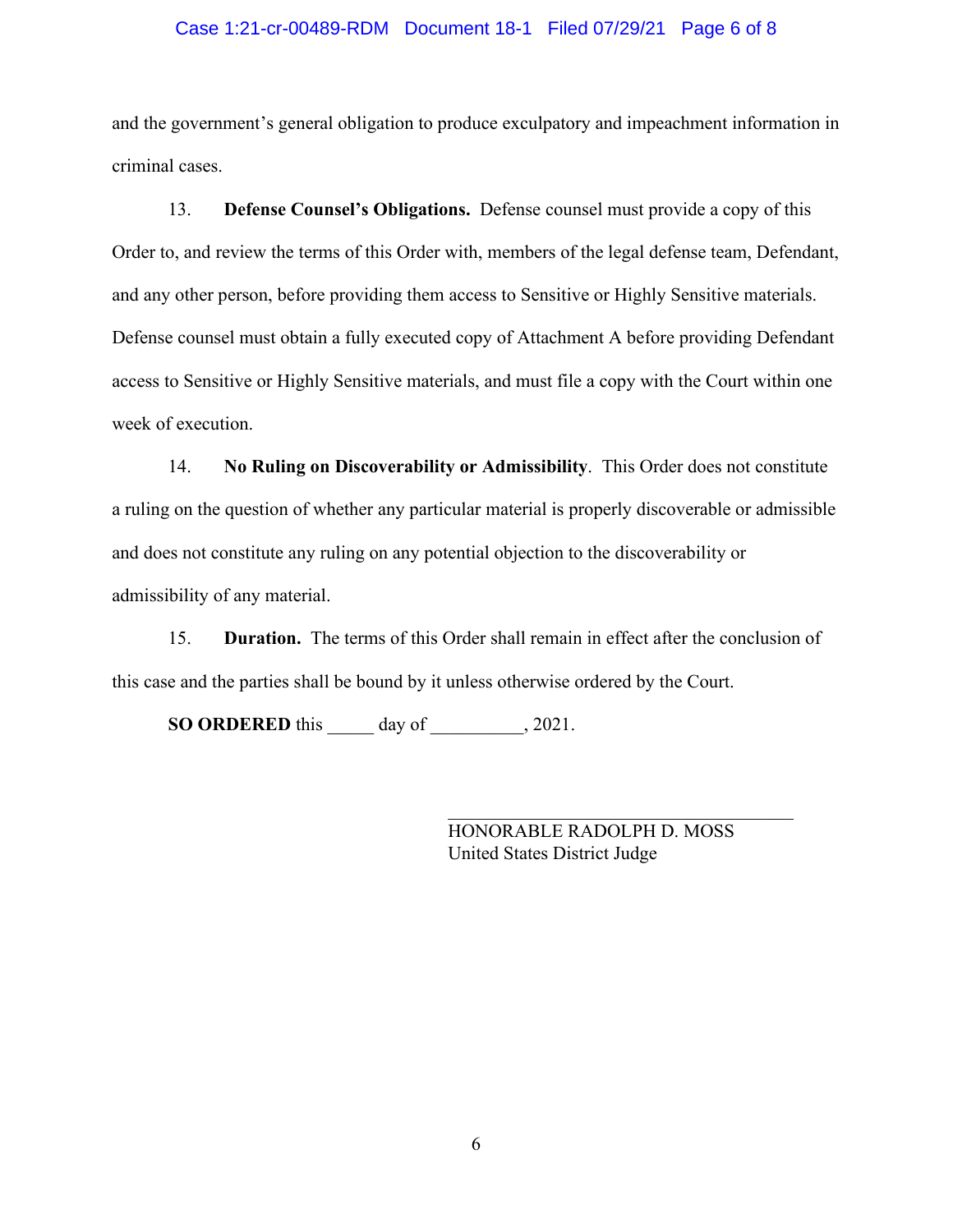### **ATTACHMENT A**

### **Defendant's Acceptance**

I have read this Protective Order and carefully reviewed every part of it with my attorney. I am fully satisfied with the legal services provided by my attorney in connection with this Protective Order and all matters relating to it. I fully understand this Protective Order and voluntarily agree to it. No threats have been made to me, nor am I under the influence of anything that could impede my ability to understand this Protective Order fully.

Date JAMIE BUTEAU Defendant